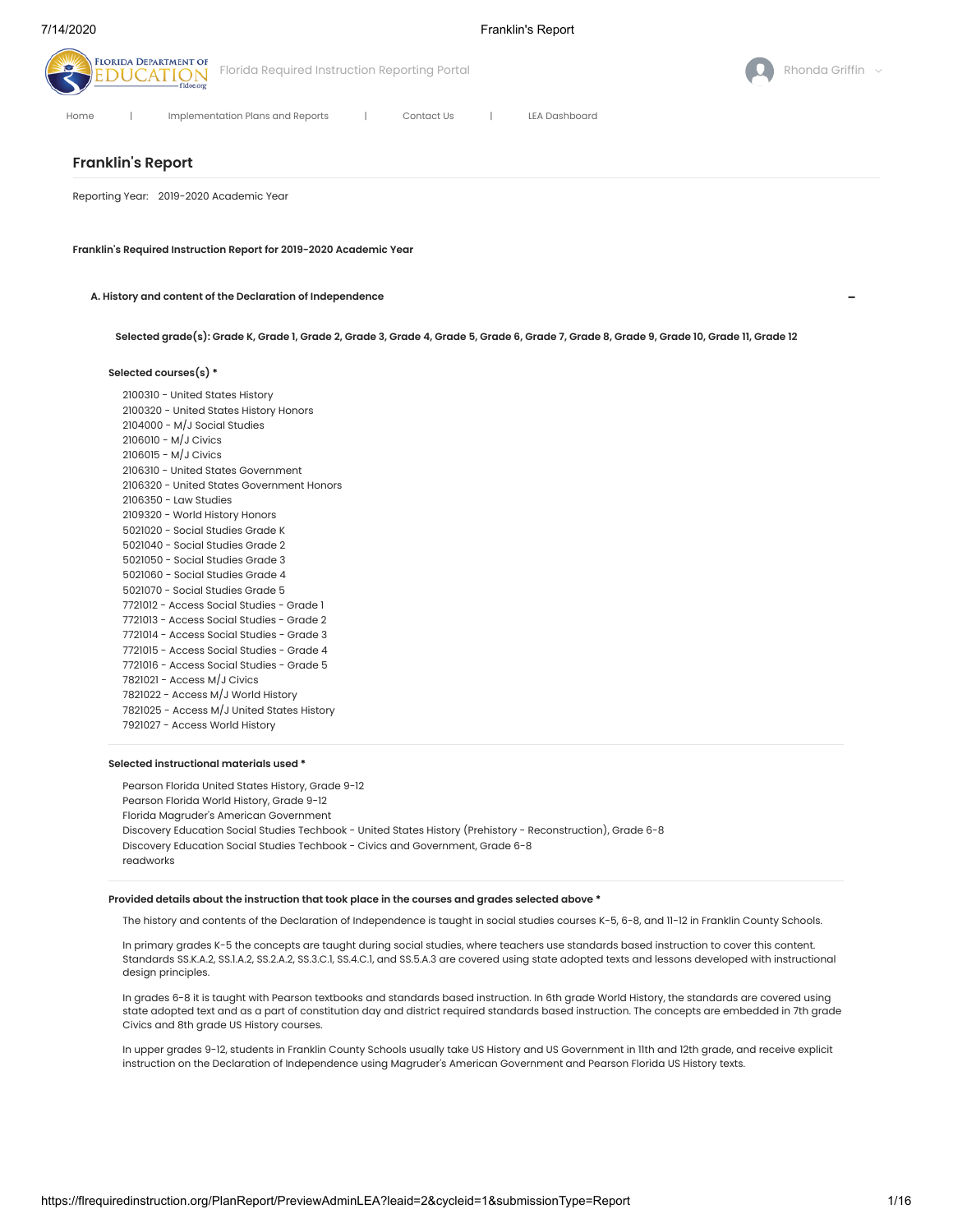Selected grade(s): Grade K, Grade 1, Grade 2, Grade 3, Grade 4, Grade 5, Grade 6, Grade 7, Grade 8, Grade 9, Grade 10, Grade 11, Grade 12

**B. History, meaning, significance, and effect of the provisions of the Constitution of the United States**

# **Selected courses(s) \***

 - M/J United States History - United States Government - United States Government Honors - World History Honors - Law Studies - Access World History - M/J Civics - Access M/J Civics - Access M/J United States History - Advanced Placement United States History - M/J Civics - United States History - United States History Honors - Social Studies Grade 4 - Social Studies Grade 3 - Social Studies Grade 5 - Access Social Studies - Grade 4 - Social Studies Grade K - Social Studies Grade 2 - Access Social Studies - Grade 2 - Access Social Studies - Grade 1 - Access Social Studies - Grade 3 - Access Social Studies - Grade 5 - M/J Social Studies - Access M/J World History - Social Studies Grade 1

#### **Selected instructional materials used \***

Pearson Florida Magruder's American Government, Grade 9-12 Health Opportunities Through Physical Education readworks Discovery Education Social Studies Techbook - United States History (Prehistory - Reconstruction), Grade 6-8 Discovery Education Social Studies Techbook - United States History Advanced and Career Planning (Prehistory - Reconstruction), Grade 6-8 Pearson Florida United States History, Grade 9-12 Pearson Florida World History, Grade 9-12

#### **Provided details about the instruction that took place in the courses and grades selected above \***

In Franklin County Schools, the history, meaning, significance, and effect of the provisions of the Constitution of the United States is taught in social studies courses for grades K-12.

In grades K-5, Florida Standards SS.K.A.2, SS.1.A.2, SS.2.A.2, SS.2.C.3.1, SS.3.C.3, SS.3.C.3.4 AND SS.5.C.1.2 are taught using state adopted texts and lessons developed with instructional design principles.

In our middle grades, Discovery Ed. and Readworks are used to cover SS.6.W.3.2, SS.7.C.1.5, SS.7.C.1.6, SS.7.C.2.4, SS.8.A.3.11, AND SS.8.C.1.5. Activities on Constitution Day also help to cover these standards.

In grades 9-12 students in Franklin County who are in Law Studies, United States History, and United States Government classes receive explicit instruction on the history and political system of the United States and the Constitution of the United States, as well as the Articles of Confederation which underscore the significance of the Constitution.

# **C. Arguments in support of adopting our republican form of government**

**Selected grade(s): Grade 5, Grade 7, Grade 8, Grade 11, Grade 12**

# **Selected courses(s) \***

5021070 - Social Studies Grade 5 2106010 - M/J Civics 2100010 - M/J United States History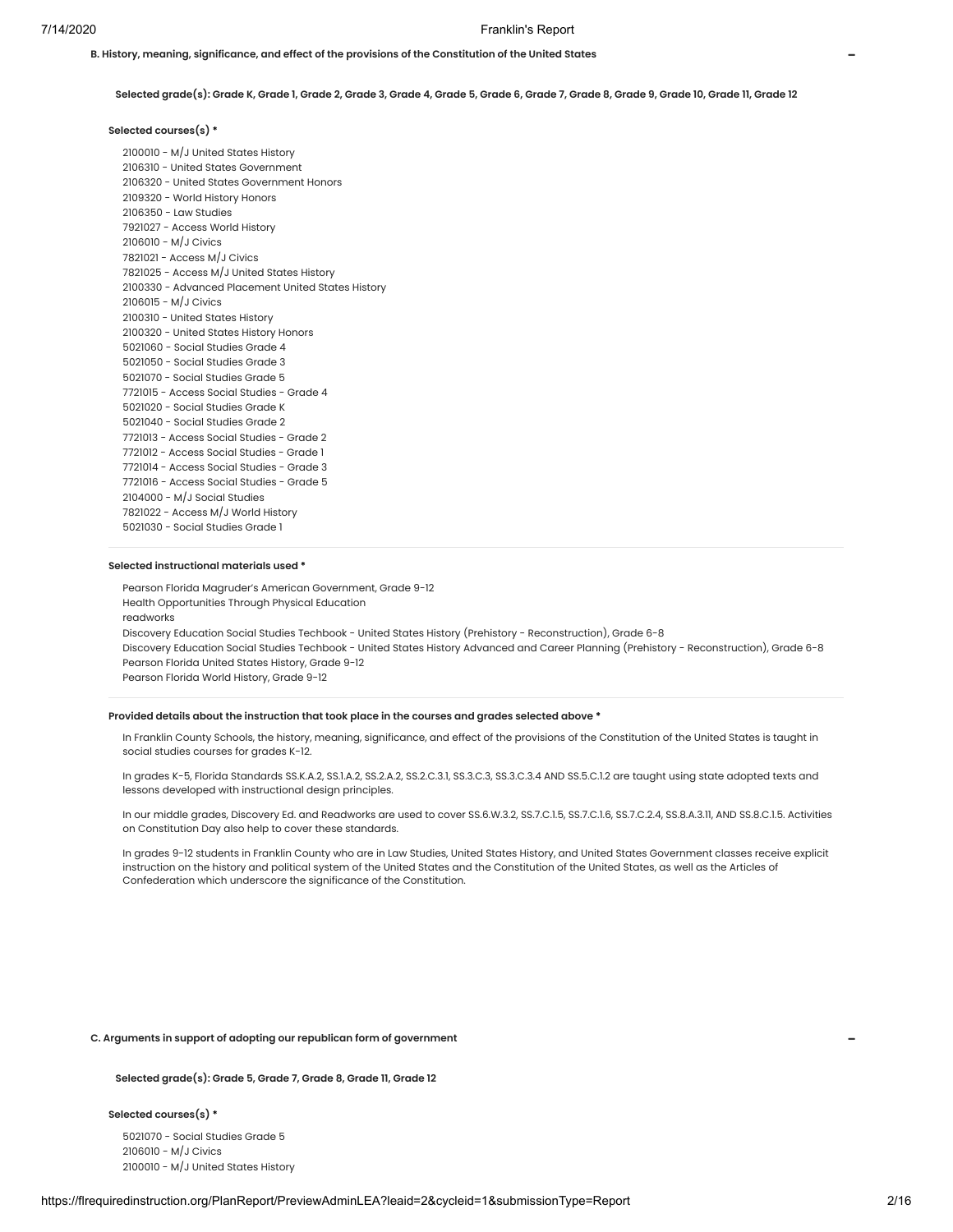2100310 - United States History

2100320 - United States History Honors

7821026 - Access M/J United States History and Career Planning

7921025 - Access United States History

7921015 - Access United States Government

7721016 - Access Social Studies - Grade 5 7821021 - Access M/J Civics

2106310 - United States Government

2106320 - United States Government Honors

# **Selected instructional materials used \***

Pearson Florida Magruder's American Government, Grade 9-12 Pearson Florida United States History, Grade 9-12 Discovery Education Social Studies Techbook - United States History & Career Planning (Prehistory - Reconstruction), Grade 6-8 Discovery Education Social Studies Techbook - Civics and Government, Grade 6-8 readworks

# **Provided details about the instruction that took place in the courses and grades selected above \***

Franklin County School students in grades 5, 7-8, and 11-12 are taught the history and arguments in support of the adoption of our republican form of government.

5th grade teachers use standards based instruction to cover this content during instruction on standard SS.5.C.1.6 through the use of lessons developed with instructional design principles.

In grades 7-8, Discovery Education materials and district level materials are used to teach standards SS.7.C.1.8 in Civics classes and SS.8.A.3.11 in US History classes. Social studies teachers in Franklin County use standards as the focal point to teach and craft lessons that offer explicit instruction in these areas utilizing the text as well as primary sources including the Federalist Papers.

In grades 9-12, specifically in United States History and United States Government, Franklin County students receive explicit instruction on the history and political system of the United States. The analysis and argument in terms of support and opposition of the Federalists and Anti Federalists and the republican form of government are covered in standards SS.912.C.1.4 and SS.912.C.1.3.

#### **D. Flag education**

#### **Selected grade(s): Grade K, Grade 1, Grade 2**

### **Selected courses(s) \***

 - Social Studies Grade K - Social Studies Grade 1 - Social Studies Grade 2 - Access Social Studies - Grade 1 - Access Social Studies - Grade 2

# **Selected instructional materials used \***

# readworks

Neighborhoods Near and Far Exploring Where and Why Complete Hands-on Program- Florida Grade 1 Class, Grade K-5 Communities Here and There Exploring Where and Why Complete Hands-on Program - Florida Grade 2 Class, Grade K-5

# **Provided details about the instruction that took place in the courses and grades selected above \***

Students of Franklin County Schools receive instruction on the Flag in grades K-2 Social Studies and Access Social Studies classes. Kindergarten teachers cover the import of the Flag while covering standards SS.K.A.2.2 and SS.K.A.2.5 which address national celebrations and holidays as well as US symbols. First and second grade teachers reiterate these lessons while covering standards SS.1.C.3.2, SS.1.A.2.3, and SS.2.C.3.2

**E. Elements of civil government**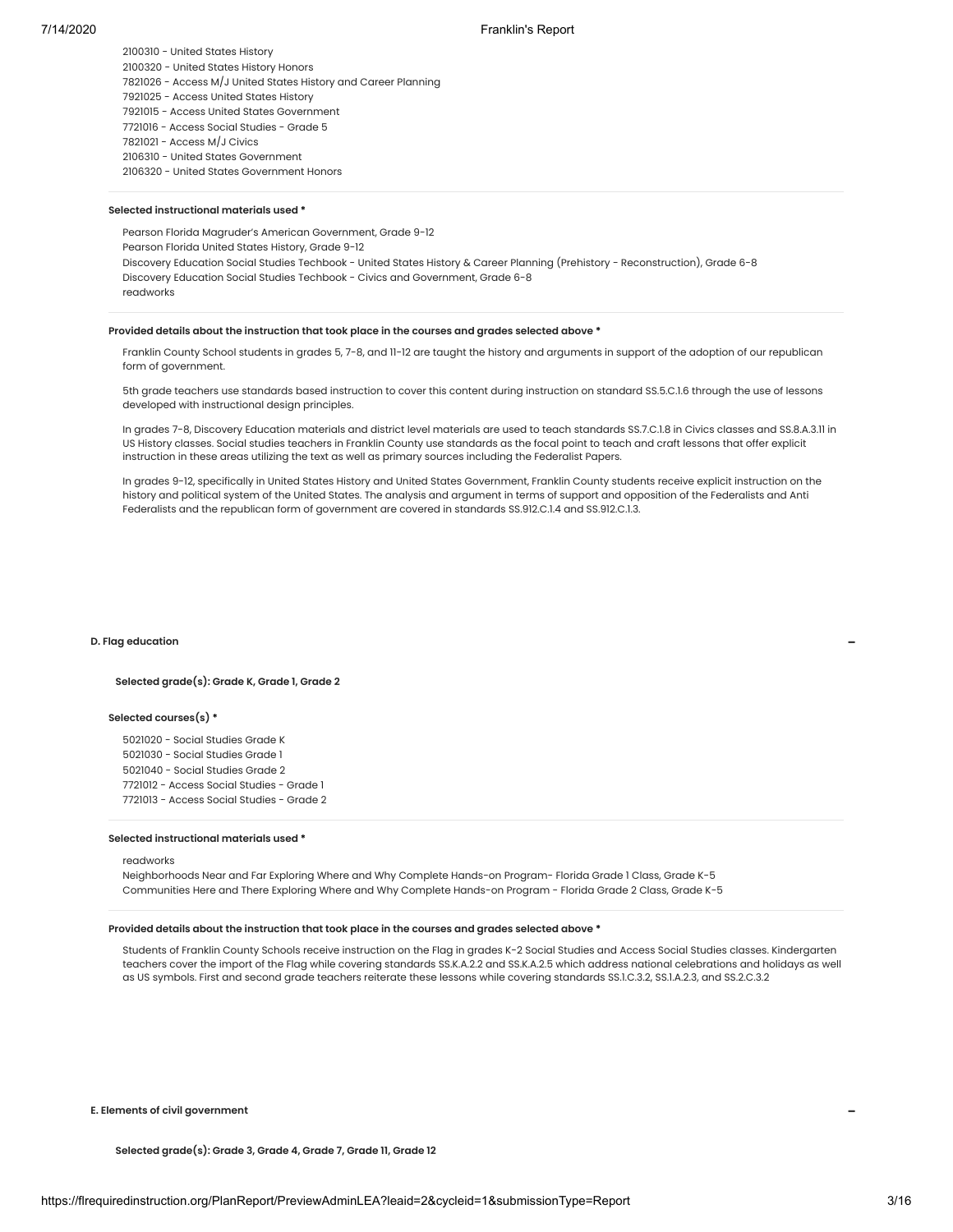# **Selected courses(s) \***

 - United States Government - United States Government Honors - M/J Civics - Social Studies Grade 4 - Social Studies Grade 3 - Access United States Government - Access United States History - Access M/J Civics - Access Social Studies - Grade 3 - Access Social Studies - Grade 4 - United States History

# **Selected instructional materials used \***

Pearson Florida Magruder's American Government, Grade 9-12 Discovery Education Social Studies Techbook - Civics and Government, Grade 6-8 readworks Pearson Florida United States History, Grade 9-12

#### **Provided details about the instruction that took place in the courses and grades selected above \***

Franklin County students begin receiving instruction on elements of civil government in 3rd and 4th grades when teachers use standard based instruction to cover standards SS.3.C.3.1, SS.3.C.3.2, and SS.4.C.3.2.

This instruction continues in 7th grade Civics classes and high school courses in United States Government and United States History, where the primary functions of both federal and state governments are covered along with those of counties and local municipalities. State adopted textbooks and other resources are used to cover standards SS.012.FL.1.6, SS.912.FI.5.1, SS.7.E.2.1, SS.7.C.2.3, SS.7.C.2.7, and SS.7.C.2.12.

# **F. History of the United States**

# **Selected grade(s): Grade 2, Grade 5, Grade 7, Grade 8, Grade 11, Grade 12**

#### **Selected courses(s) \***

 - Social Studies Grade 2 - Access Social Studies - Grade 2 - Social Studies Grade 5 - Access Social Studies - Grade 5 - M/J Civics - Access M/J Civics - United States History - United States History Honors - Access United States History - M/J United States History - Access M/J United States History

#### **Selected instructional materials used \***

Discovery Education Social Studies Techbook - Civics and Government, Grade 6-8 readworks Pearson Florida Magruder's American Government, Grade 9-12

# **Provided details about the instruction that took place in the courses and grades selected above \***

Franklin County primary teachers cover this material in 2nd and 5th grades using standards based instruction. In covering standards SS.2.A.2.6, SS.2.A.2.1, SS.2.A.2.2, SS.2.A.2.3, SS.5.A.2., and SS.5.A.2.3, present American history through the terms of early american and colonial history.

In the secondary grades students explore the history of the United States beginning with the period of discovery and moving through the early colonies, the War for Independence, the Civil War, the expansion of the United States to its present boundaries, the world wars, and the civil rights movement to the present. These topics are presented with the use of a facts based curriculum and standards based instruction in 7th grade Civics, 8th grade US History, and in 9-12 grades US History and Government.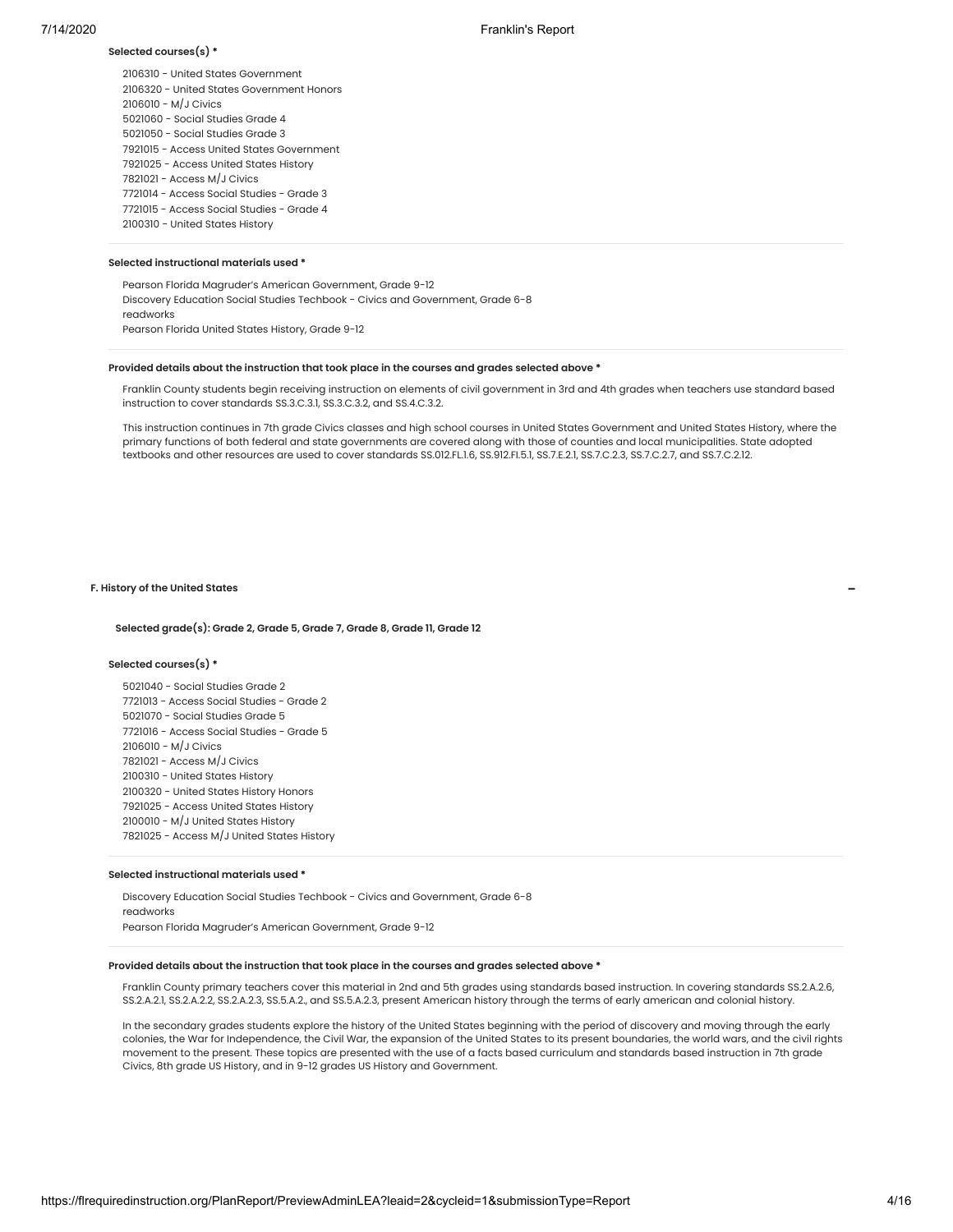# **Selected grade(s): Grade K, Grade 1, Grade 5, Grade 10, Grade 11**

#### **Selected courses(s) \***

**G. History of the Holocaust (1933-1945)**

 - United States History - United States History Honors - Access United States History - World History - World History Honors - Social Studies Grade 5 - Access Social Studies - Grade 5 - Social Studies Grade 1 - Access Social Studies - Grade 1 - Access Social Studies - Kindergarten - Social Studies Grade K

# **Selected instructional materials used \***

Pearson Florida United States History, Grade 9-12 Pearson Florida World History, Grade 9-12 readworks

#### **Provided details about the instruction that took place in the courses and grades selected above \***

Franklin County primary students are presented with Holocaust History in grades K, 1 and 5. Standards based instruction on standards SS.K.A.2.1, SS.K.A.2.4, SS.1.C.3.1, SS.1.A.2.2, SS.1.A.2.4, AND SS.5.C.2.5.

High school students have Holocaust History embedded in their World History course. In addition, Franklin County Schools dedicate a day of instruction to the content and context of the Holocaust and it's history across grade levels.

#### **H. History of African Americans**

**Selected grade(s): Grade K, Grade 1, Grade 2, Grade 3, Grade 4, Grade 5, Grade 6, Grade 7, Grade 8, Grade 11**

#### **Selected courses(s) \***

 - United States History - United States History Honors - Access United States History - World History - World History Honors - Social Studies Grade 5 - Access Social Studies - Grade 5 - Social Studies Grade 1 - Access Social Studies - Grade 1 - Access Social Studies - Kindergarten - Social Studies Grade K - M/J Civics - Access M/J Civics

# **Selected instructional materials used \***

Pearson Florida United States History, Grade 9-12 Pearson Florida World History, Grade 9-12 readworks Discovery Education Social Studies Techbook - Civics and Government, Grade 6-8

#### **Provided details about the instruction that took place in the courses and grades selected above \***

The history of African Americans, including the history of African peoples before the political conflicts that led to the development of slavery, the passage to America, the enslavement experience, abolition, and the contributions of African Americans to society is taught throughout the Franklin County school district and is embedded in the curriculum of United States History courses at the 8th and 11th grade levels as well as 7th grade Civics and 6th grade World History.

At the elementary level, the history of African Americans is taught specifically in Grades K-2 and 4-5 using standards based instruction on standards SS.K.A.2.3, SS.1.A.2.4, SS.2.A.2.4, SS.2.A.2.5, SS.4.A.6.3, AND SS.5.A.4.6. In addition, Franklin County schools focuses on African American History during the month of February, which culminates with an art contest and an Annual Martin Luther King, Jr. program.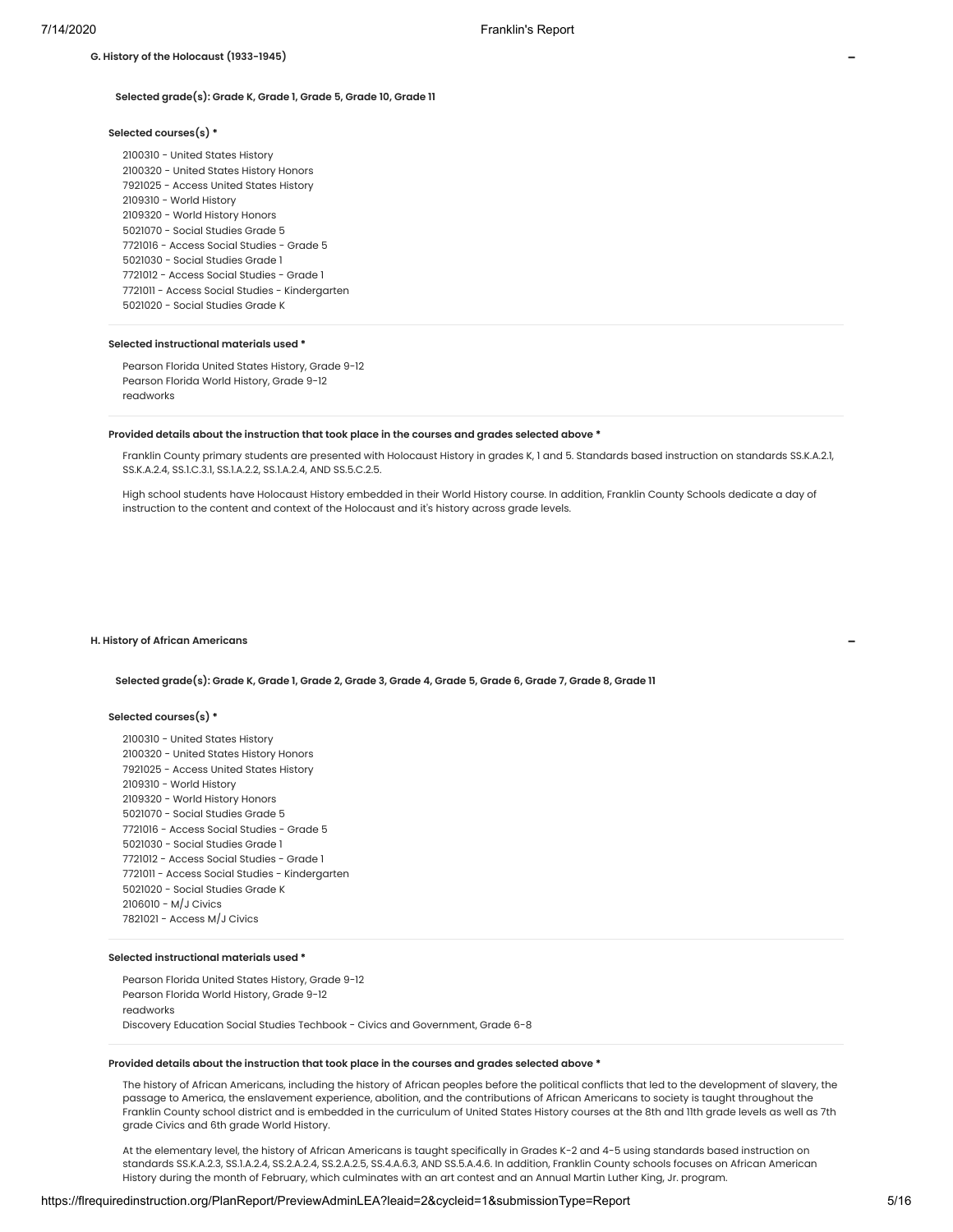## **I. Elementary principles of agriculture**

# **Selected grade(s): Grade 6**

# **Selected courses(s) \***

2109010 - M/J World History 2109020 - M/J World History, Advanced 7821022 - Access M/J World History

#### **Selected instructional materials used \***

Discovery Education Social Studies Techbook - World History (Prehistory - 1800), Grade 6-8 readworks

#### **Provided details about the instruction that took place in the courses and grades selected above \***

In the Franklin County school district, the elementary principles of agriculture are taught in 6th grade M/J World History using the universal instructional design principles which prioritize differentiated standards based instruction on SS.6.W.2.2 and SS.6.G.3.1.

# **J. The true effects of all alcoholic and intoxicating liquors**

#### **Selected grade(s): Grade 8, Grade 9, Grade 10, Grade 11, Grade 12**

# **Selected courses(s) \***

2000310 - Biology 1 7920015 - Access Biology 1 3026010 - HOPE-Physical Education (Core)

# **Selected instructional materials used \***

HMH Florida Biology Health Opportunities Through Physical Education

#### **Provided details about the instruction that took place in the courses and grades selected above \***

Franklin County Schools teaches about the true effects of all alcoholic and intoxicating liquors and beverages and narcotics upon the human body and mind in the health and life management course HOPE offered in grades 8-12 using the Health Opportuniities Through Physical Education textbook. This topic is also covered in Biology classes.

**K. Kindness to animals**

# **Selected grade(s): Grade 1**

#### **Selected courses(s) \***

5021030 - Social Studies Grade 1

# **Selected instructional materials used \***

Neighborhoods Near and Far Exploring Where and Why Complete Hands-on Program- Florida Grade 1 Class, Grade K-5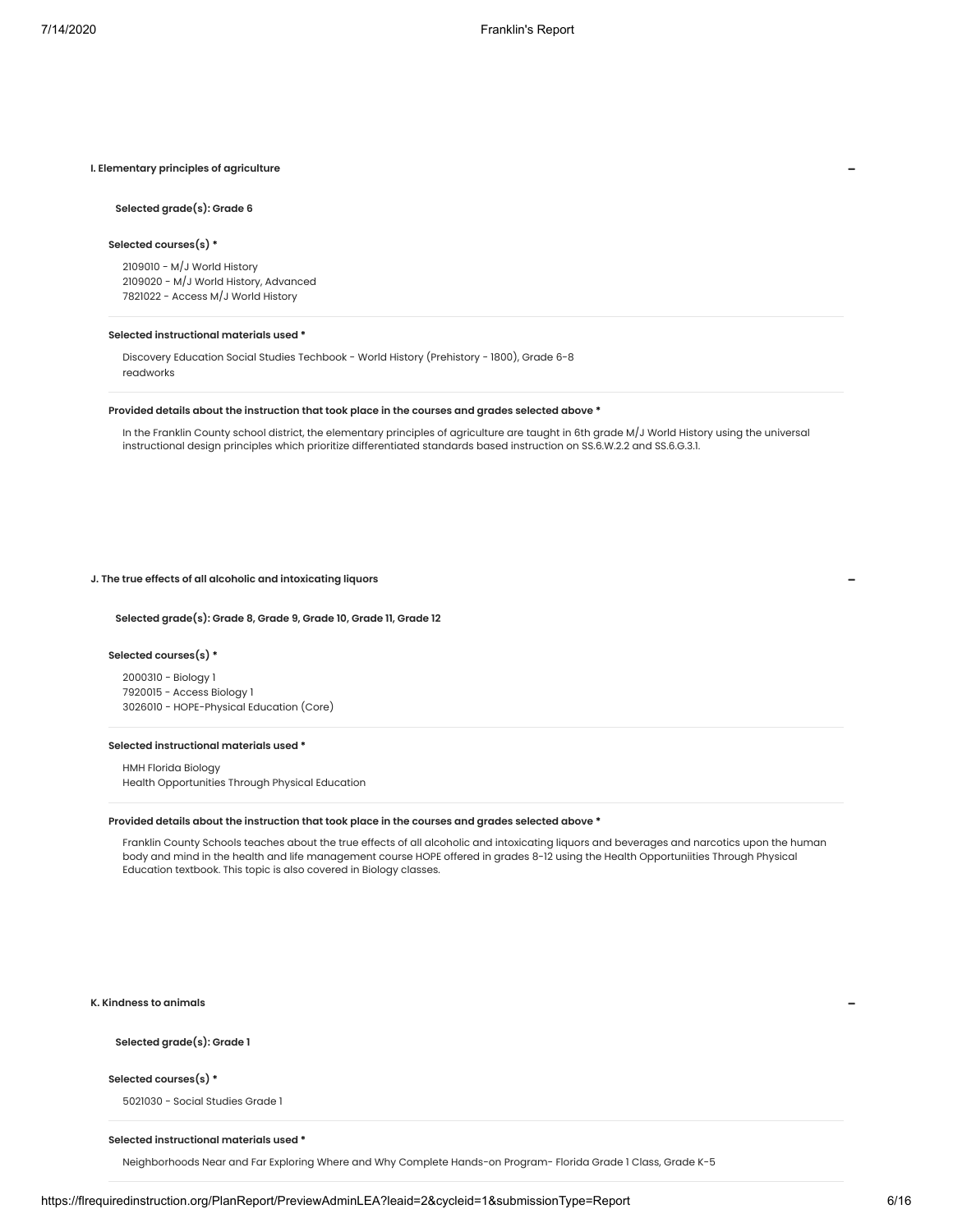# **Provided details about the instruction that took place in the courses and grades selected above \***

Franklin County Schools is teaching kindness to animals using standards based instruction in 1st Grade while covering standard SS.1.C.2.4

#### **L. History of the state**

# **Selected grade(s): Grade 4, Grade 8, Grade 11**

# **Selected courses(s) \***

 - United States History Honors - United States History - M/J United States History - Social Studies Grade 4 - Access United States History

#### **Selected instructional materials used \***

Pearson Florida United States History, Grade 9-12 Discovery Education Social Studies Techbook - United States History (Prehistory - Reconstruction), Grade 6-8 readworks.org

# **Provided details about the instruction that took place in the courses and grades selected above \***

In Franklin County Schools state history is taught in social studies classrooms in grade 4 and in core United States History courses offered in grades 8 and 11. This instruction is also offered in electives in grades 9-12. In both primary and secondary levels, teachers use state adopted resources and materials as part of their standards based instruction to cover the history of the state of Florida.

# **M. Conservation of natural resources**

# **Selected grade(s): Grade 4**

#### **Selected courses(s) \***

5020050 - Science - Grade Four

# **Selected instructional materials used \***

# readworks.org

Discovery Education Science Techbook (Florida) – Kindergarten – Grade 5

# **Provided details about the instruction that took place in the courses and grades selected above \***

The conservation of natural resources is embedded in the social studies and science curriculum. It is explicitly taught in Grade Four Science and STEM activities. Instructors use standards based instruction and principles of learning and instructional design to ensure students are able to receive the material in SC 4 E 6.3.

# **N1. Community health**

Selected grade(s): Grade K, Grade 1, Grade 2, Grade 3, Grade 4, Grade 5, Grade 6, Grade 8, Grade 9, Grade 10, Grade 11, Grade 12

# **Selected courses(s) \***

1506320 - HOPE-Physical Education Variation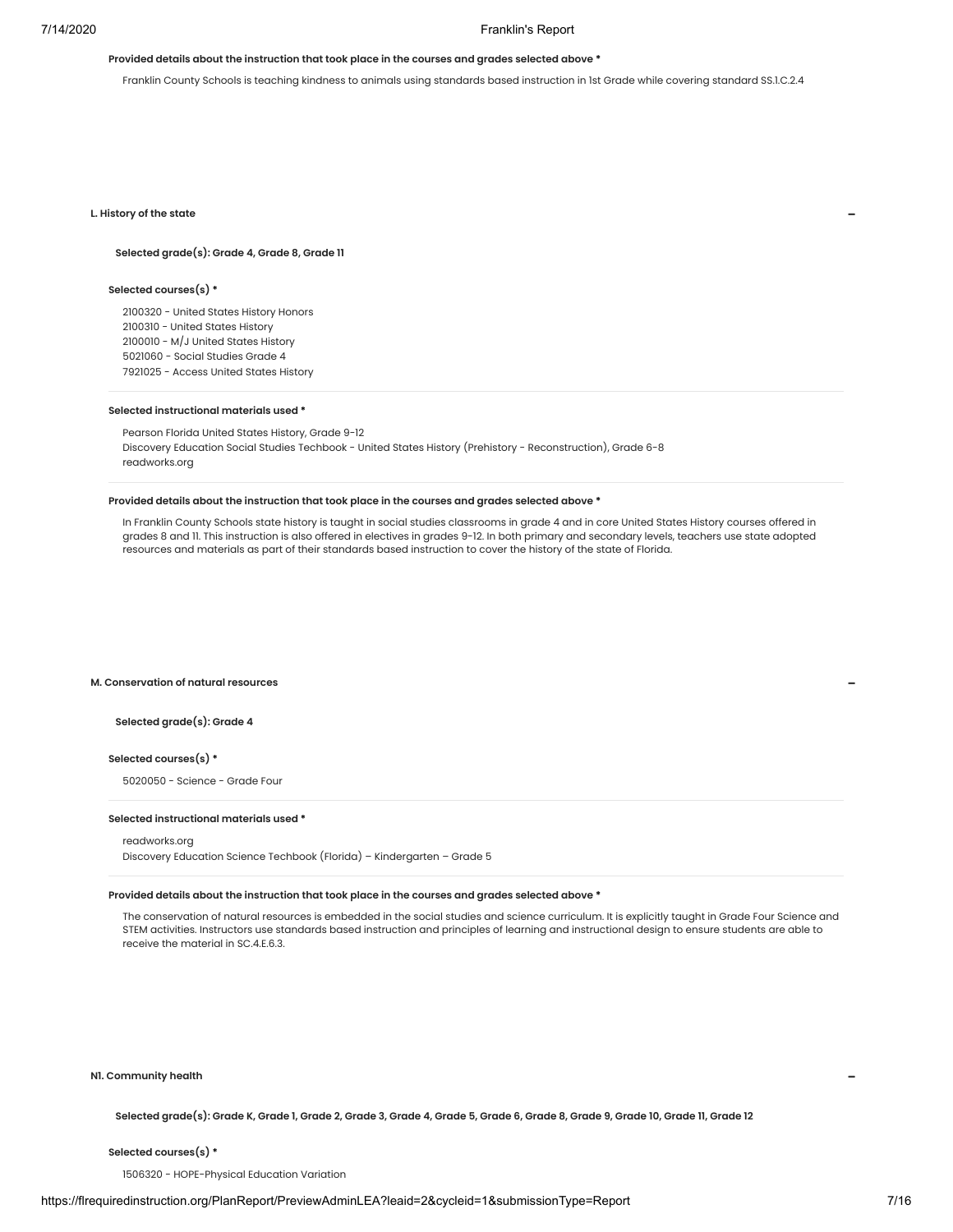- HOPE-Physical Education (Core) - Personal Fitness - Physical Education - Grade Kindergarten - Physical Education - Grade 1 - Physical Education - Grade 2 - Physical Education - Grade 3 - Physical Education - Grade 4 - Physical Education - Grade 5

#### **Selected instructional materials used \***

# Drug Abuse Resistance Education

Health Opportunities Through Physical Education

# **Provided details about the instruction that took place in the courses and grades selected above \***

Franklin County Schools covers community health and comprehensive health education in HOPE courses offered in grades 9-12 where students are provided enrichment and standards based instruction on health standard HE.912.P.8.1, etc. Students in Grades K-5 PE are provided with community health instruction which is supplemented by the inclusion of community based experts and school based mental health support personnel.

# **N10. Prevention and control of disease**

**Selected grade(s): Grade K, Grade 1, Grade 2, Grade 3, Grade 4, Grade 5, Grade 8, Grade 9, Grade 10, Grade 11, Grade 12**

## **Selected courses(s) \***

 - Personal Fitness - HOPE-Physical Education Variation - HOPE-Physical Education (Core) - Physical Education - Grade Kindergarten - Physical Education - Grade 1 - Physical Education - Grade 2 - Physical Education - Grade 3 - Physical Education - Grade 4 - Physical Education - Grade 5 - M/J Comprehensive Physical Education Grade 7/8

# **Selected instructional materials used \***

Drug Abuse Resistance Education Health Opportunities Through Physical Education

# **Provided details about the instruction that took place in the courses and grades selected above \***

Franklin County Schools covers the prevention and control of disease as a part of comprehensive health education in HOPE courses offered 9-12 where students are provided enrichment and opportunities as well as standards based instruction on health standards HE.912.P.8.1. These are also covered in various elective and CTE offerings that uderscore health safety and communicability of pathogens. Our K-5 students recieve this instruction during PE classes, and our medical students give in depth instruction and demonstrations on protective measures such as good hand washing techniques.

**N11. Substance use and abuse**

**Selected grade(s): Grade K, Grade 1, Grade 2, Grade 3, Grade 4, Grade 5, Grade 8, Grade 9, Grade 10, Grade 11, Grade 12**

### **Selected courses(s) \***

 - HOPE-Physical Education Variation - HOPE-Physical Education (Core) - Physical Education - Grade Kindergarten - Physical Education - Grade 1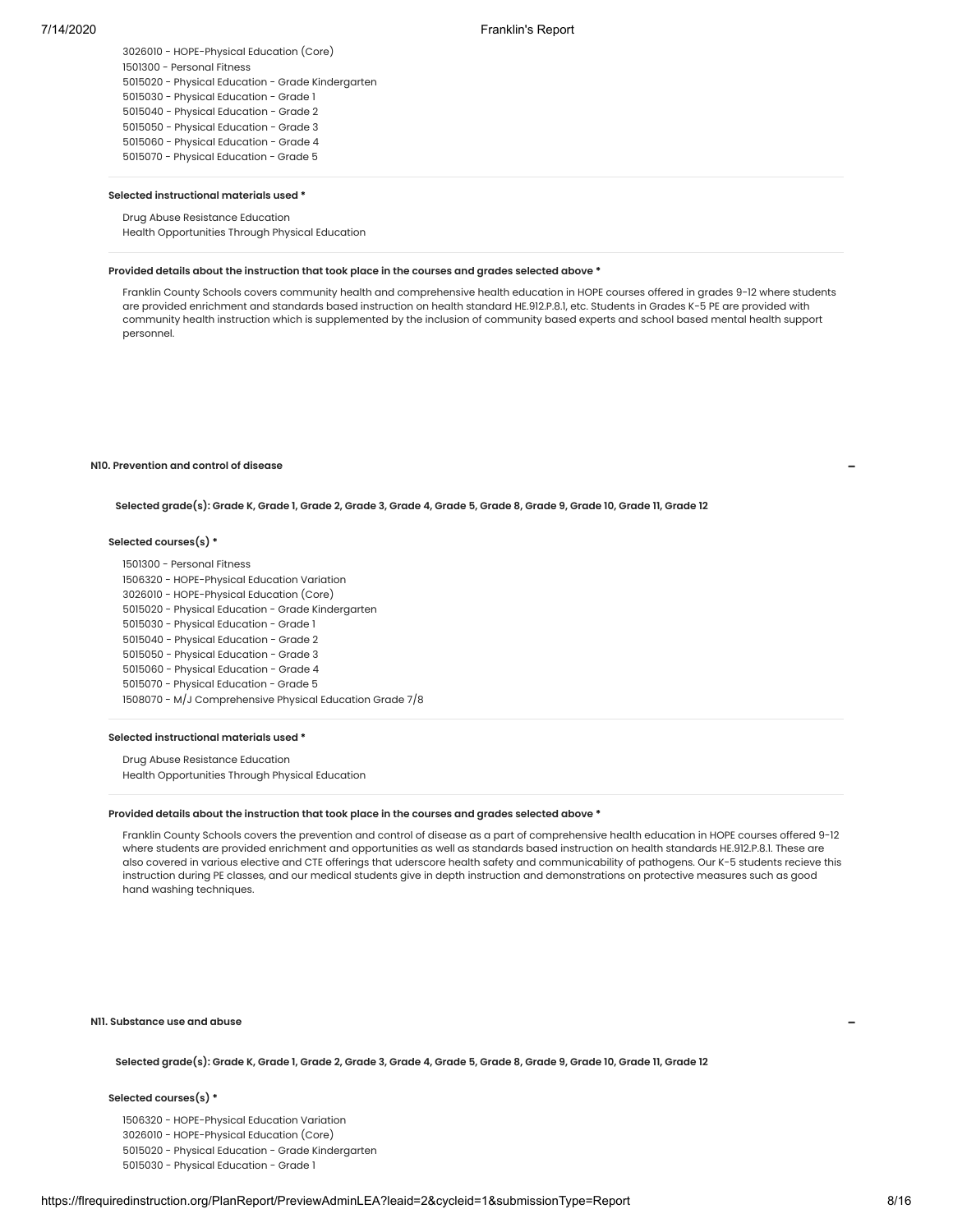- Physical Education - Grade 2 - Physical Education - Grade 3 - Physical Education - Grade 4 - Physical Education - Grade 5 - M/J Comprehensive Physical Education Grade 7/8

# **Selected qualification(s) of the instructors for the selected courses above \***

Florida Certified Teacher School Counselor Counseling Services/Health Department

#### **Selected instructional materials used \***

Drug Abuse Resistance Education Health Opportunities Through Physical Education

#### **Provided details about the instruction that took place in the courses and grades selected above \***

Franklin County Schools covers substance use and abuse as a part of HOPE courses offered 9-12 where students are provided enrichment and opportunities as well as standards based instruction on health standards HE.912.B.3.4. Students in Grades K-5 receive instruction on this topic during Physical Education classes and the instruction is supplemented with community based experts and school based mental and physical health support personnel. Additional coverage is provided through mental health and youth mental health first-aid resources.

#### **N12. Teen dating violence and abuse**

Selected grade(s): Grade K, Grade 1, Grade 2, Grade 3, Grade 4, Grade 5, Grade 6, Grade 7, Grade 8, Grade 9, Grade 10, Grade 11, Grade 12

## **Selected courses(s) \***

 - Personal Fitness - HOPE-Physical Education Variation - HOPE-Physical Education (Core) - Physical Education - Grade Kindergarten - Physical Education - Grade 1 - Physical Education - Grade 2 - Physical Education - Grade 3 - Physical Education - Grade 4 - Physical Education - Grade 5 - M/J Comprehensive Physical Education Grade 7/8 - M/J Fitness - Grade 6

# **Selected instructional materials used \***

Health Opportunities Through Physical Education

#### **Provided details about the instruction that took place in the courses and grades selected above \***

Franklin County Schools teaches violence and abuse prevention K-12 in various physical education courses and throughout the curriculum. Instructional personnel at each grade level have been trained in youth mental health first aid and provide guidance and instruction on the responsible use of social media and child and teen safety and coping skills. We also partner with community based experts to facilitate presentations and seminars on the dangers of dating violence, abuse, and dependence.

#### **N2. Consumer health**

**Selected grade(s): Grade K, Grade 1, Grade 2, Grade 3, Grade 4, Grade 5, Grade 8, Grade 9, Grade 10, Grade 11, Grade 12**

# **Selected courses(s) \***

1506320 - HOPE-Physical Education Variation 3026010 - HOPE-Physical Education (Core) 5015020 - Physical Education - Grade Kindergarten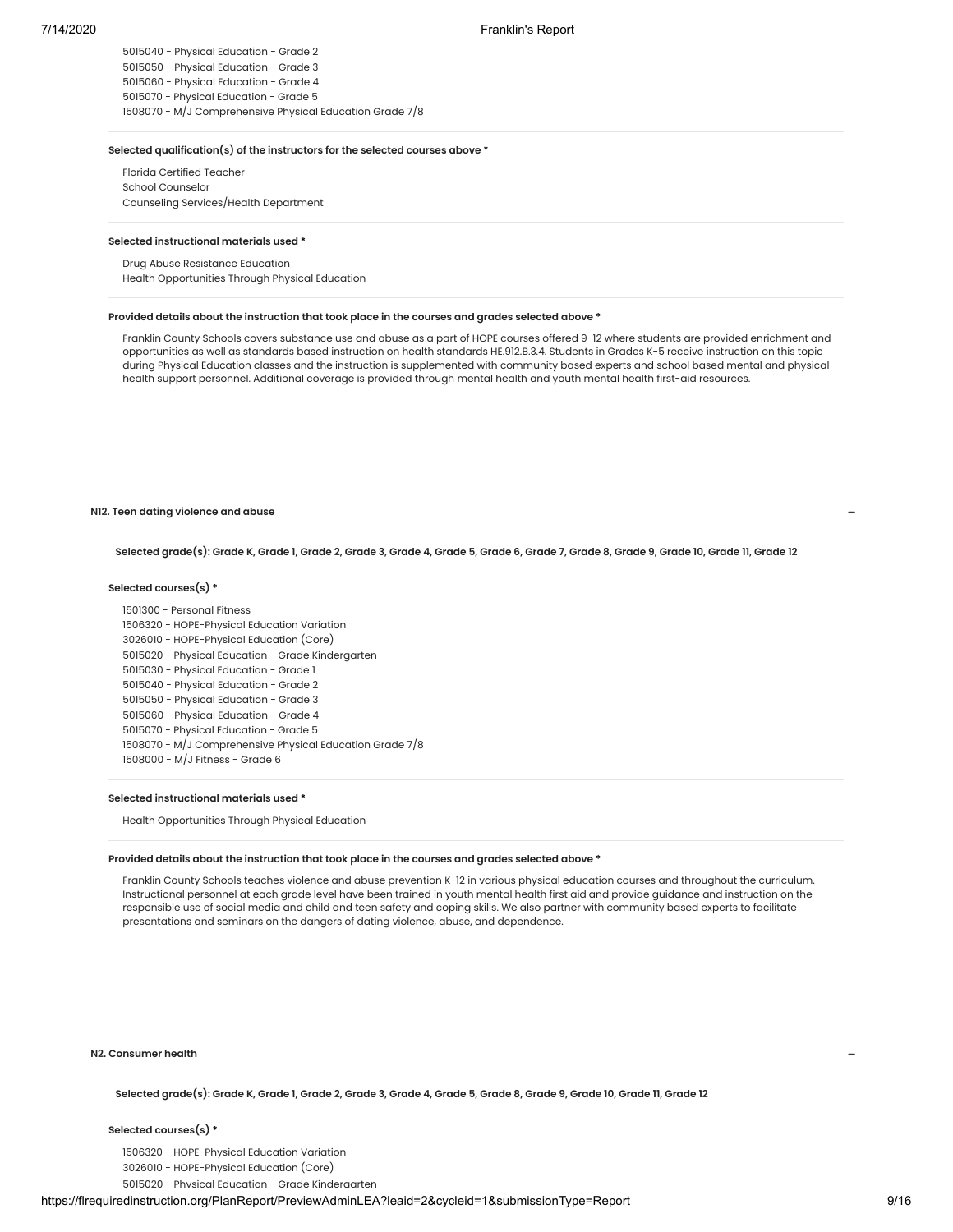| 5015030 - Physical Education - Grade 1                   |
|----------------------------------------------------------|
| 5015040 - Physical Education - Grade 2                   |
| 5015050 - Physical Education - Grade 3                   |
| 5015060 - Physical Education - Grade 4                   |
| 5015070 - Physical Education - Grade 5                   |
| 1508070 - M/J Comprehensive Physical Education Grade 7/8 |
|                                                          |

5015020 Physical Education Grade Kindergarten

#### **Selected instructional materials used \***

Health Opportunities Through Physical Education

# **Provided details about the instruction that took place in the courses and grades selected above \***

Franklin County Schools covers consumer health and comprehensive health education in Physical Education and HOPE courses for students in grades 8-12 during which students receive explicit instruction on standard HE.912.C.2.5. Students in grades K-5 receive this instruction through in physical education, standards embedded in the core curriculum, and through community based experts and school based mental health and physical health support personnel.

# **N3. Environmental health**

**Selected grade(s): Grade K, Grade 1, Grade 2, Grade 3, Grade 4, Grade 5, Grade 8, Grade 9, Grade 10, Grade 11, Grade 12**

# **Selected courses(s) \***

 - Physical Education - Grade Kindergarten - Physical Education - Grade 1 - Physical Education - Grade 2 - Physical Education - Grade 3 - Physical Education - Grade 4 - Physical Education - Grade 5 - M/J Comprehensive Physical Education Grade 7/8 - M/J Fitness - Grade 6 - HOPE-Physical Education (Core) - HOPE-Physical Education Variation - Biology 1 Honors - Biology 1 - Environmental Science

# **Selected instructional materials used \***

Health Opportunities Through Physical Education Hole's Essentials of Anatomy & Physiology, Florida Edition HMH Florida Biology

# **Provided details about the instruction that took place in the courses and grades selected above \***

Franklin County Schools covers environmental and comprehensive health education in physical education and HOPE classes, Biology and Environmental science. Instruction in these classes provide enrichment and opportunities for study as well as standards based instruction on health standards HE.912.C.1.3. Students are also offered several CTE courses which focus on this topic. Students in grades K-5 receive instruction on this topic during science, physical education and through community based experts and school based mental and physical health support personnel.

#### **N4. Family life**

**Selected grade(s): Grade K, Grade 1, Grade 2, Grade 3, Grade 4, Grade 5, Grade 8, Grade 9, Grade 10, Grade 11, Grade 12**

#### **Selected courses(s) \***

1506320 - HOPE-Physical Education Variation 3026010 - HOPE-Physical Education (Core)

5015020 - Physical Education - Grade Kindergarten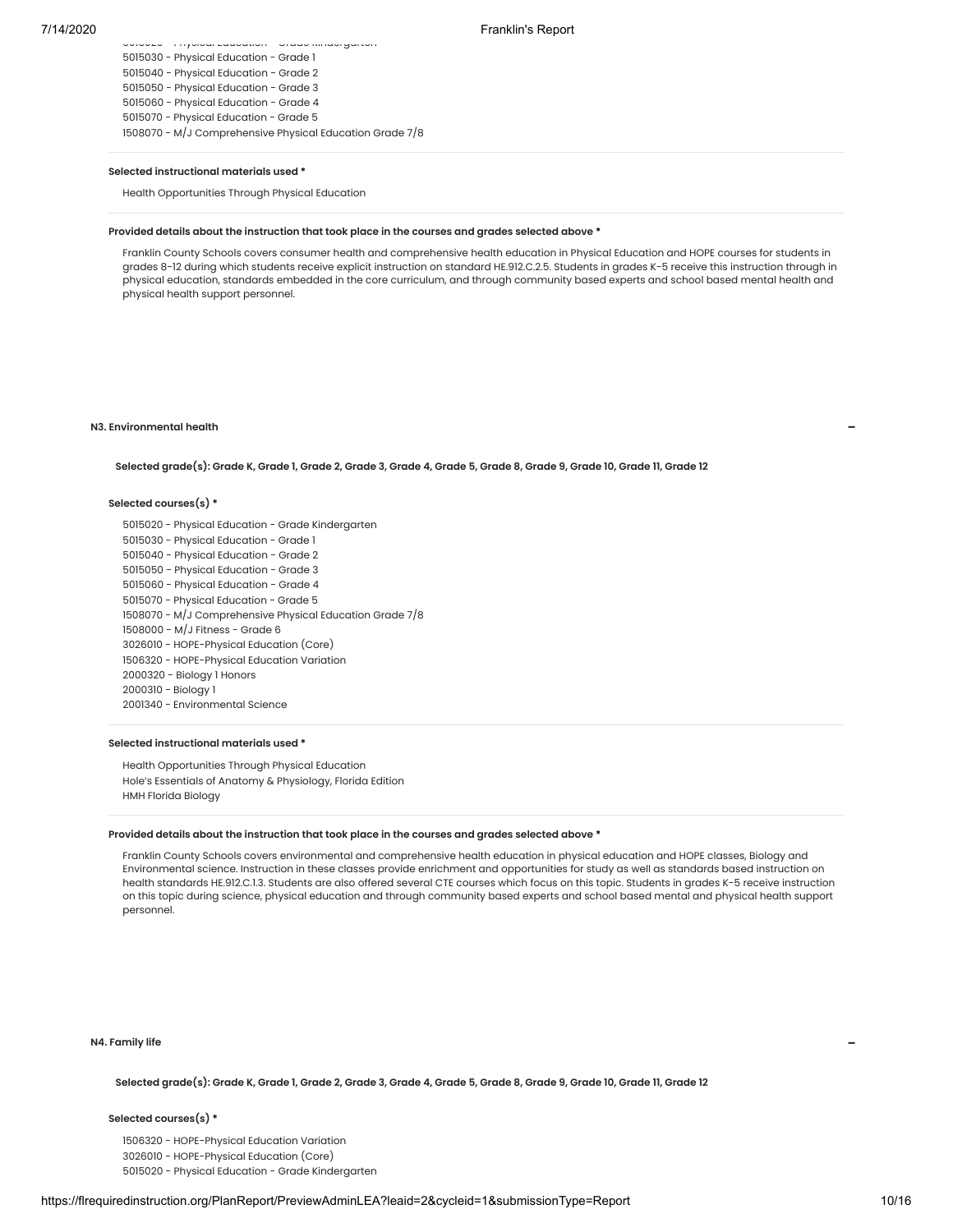- Physical Education - Grade 1 - Physical Education - Grade 2 - Physical Education - Grade 3 - Physical Education - Grade 4 - Physical Education - Grade 5 - M/J Comprehensive Physical Education Grade 7/8

#### **Selected instructional materials used \***

Health Opportunities Through Physical Education

# **Provided details about the instruction that took place in the courses and grades selected above \***

Franklin County Schools covers family life and awareness of abstinence as a standard and consequence of teenage pregnancy in Physical Education and HOPE course offered 8-12 where students are provided enrichment and opportunities as well as standardes based instruction on health standards HE.912.B.4.1, etc. In grades 9-12 it is covered by extension of the science standards. In primary grades family life is covered in Physical Education and is supplemented with community based experts and school based mental and physical health support personnel.

## **N5. Mental and emotional health**

Selected grade(s): Grade K, Grade 1, Grade 2, Grade 3, Grade 4, Grade 5, Grade 6, Grade 7, Grade 8, Grade 9, Grade 10, Grade 11, Grade 12

#### **Selected courses(s) \***

 - Social Studies Grade K - Social Studies Grade 1 - Social Studies Grade 2 - Social Studies Grade 3 - Social Studies Grade 4 - Social Studies Grade 5 - M/J Social Studies

# **Selected qualification(s) of the instructors for the selected courses above \***

Florida Certified Teacher School Counselor School Psychologist

# **Selected instructional materials used \***

Sanford Harmony MBF Child Safety Matters www.mbfpreventioneducation.org

#### **Provided details about the instruction that took place in the courses and grades selected above \***

Franklin County Schools covers the below expectations regarding youth mental health first-aid.

- a. Recognition of signs and symptoms of mental health disorders;
- b. Prevention of mental health disorders;
- c. Mental health awareness and assistance;
- d. How to reduce the stigma around mental health disorders;
- e. Awareness of resources, including local school and community resources;
- f. The process for accessing treatment;
- g. Strategies to develop healthy coping techniques;
- h. Strategies to support a peer, friend, or family member with a mental health disorder;
- i. Prevention of suicide; and
- j. Prevention of the abuse of and addiction to alcohol, nicotine, and drugs.

For students in grades 7-12, assemblies were held by grade level, during which the students received explicit instruction on these topics. For students in K-6, the school counselor visited their classrooms during Social Studies and provided instruction.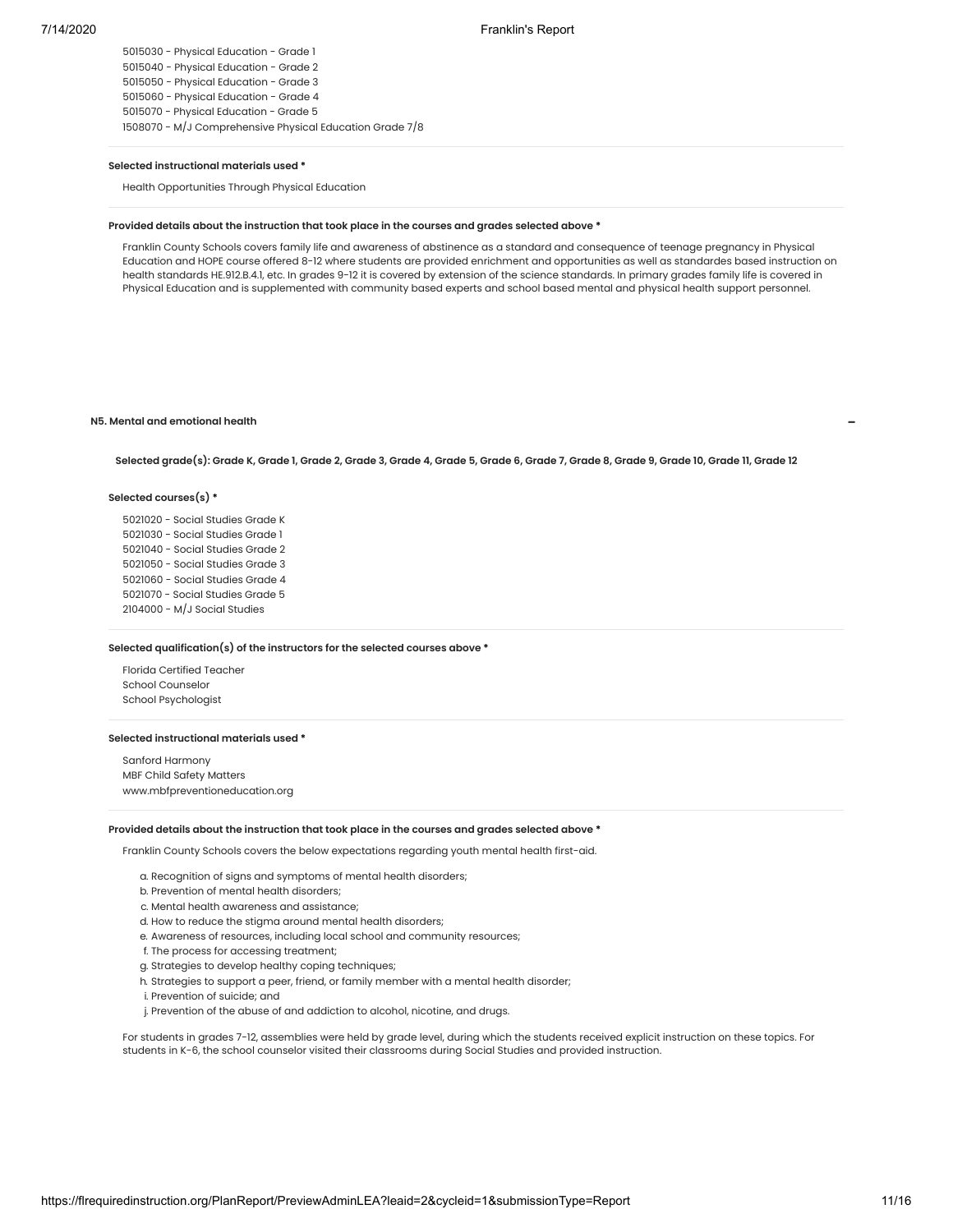# **Selected grade(s): Grade K, Grade 1, Grade 2, Grade 3, Grade 4, Grade 5, Grade 8, Grade 9, Grade 10, Grade 11, Grade 12**

# **Selected courses(s) \***

 - HOPE-Physical Education Variation - HOPE-Physical Education (Core) - Physical Education - Grade Kindergarten - Physical Education - Grade 1 - Physical Education - Grade 2 - Physical Education - Grade 3 - Physical Education - Grade 4 - Physical Education - Grade 5 - M/J Comprehensive Physical Education Grade 7/8

# **Selected instructional materials used \***

Health Opportunities Through Physical Education

#### **Provided details about the instruction that took place in the courses and grades selected above \***

Franklin County Schools covers injury prevention in the context of comprehensive health education in Physical Education and HOPE courses offered 8-12 where students are provided enrichment and opportunities as well as standards based instruction on health standards HE.912.C.1.1, etc. This topic is covered in grades K-5 in Physical Education classes and supplemented with community based experts and school based mental and physical health support personnel.

#### **N7. Internet safety**

Selected grade(s): Grade K, Grade 1, Grade 2, Grade 3, Grade 4, Grade 5, Grade 6, Grade 7, Grade 8, Grade 9, Grade 10, Grade 11, Grade 12

#### **Selected courses(s)**

 - M/J United States History Digital Technologies - Language Arts - Grade One - Language Arts - Kindergarten - Language Arts - Grade Two - Language Arts - Grade Three - Language Arts - Grade Four - Language Arts - Grade Five - M/J Comprehensive Science 1

# **Selected qualification(s) of the instructors for the selected courses above \***

Florida Certified Teacher School Counselor

# **Selected method(s) of delivering instruction \***

Oral Written

#### **Selected instructional materials used \***

Internet Safety

# **Provided details about the instruction that took place in the courses and grades selected above \***

Franklin County Schools covers the below expectations regarding student internet safety and health measures in K-12 in general and access offerings.

a. Recognition of signs of human trafficking;

- b. Awareness of resources, including national, state and local resources;
- c. Prevention of the abuse of and addiction to alcohol, nicotine, and drugs;
- d. Information on the prevalence, nature, and strategies to reduce the risk of human trafficking, techniques to set healthy boundaries, and how to safely seek assistance; and
- e. Information on how social media and mobile device applications are used for human trafficking.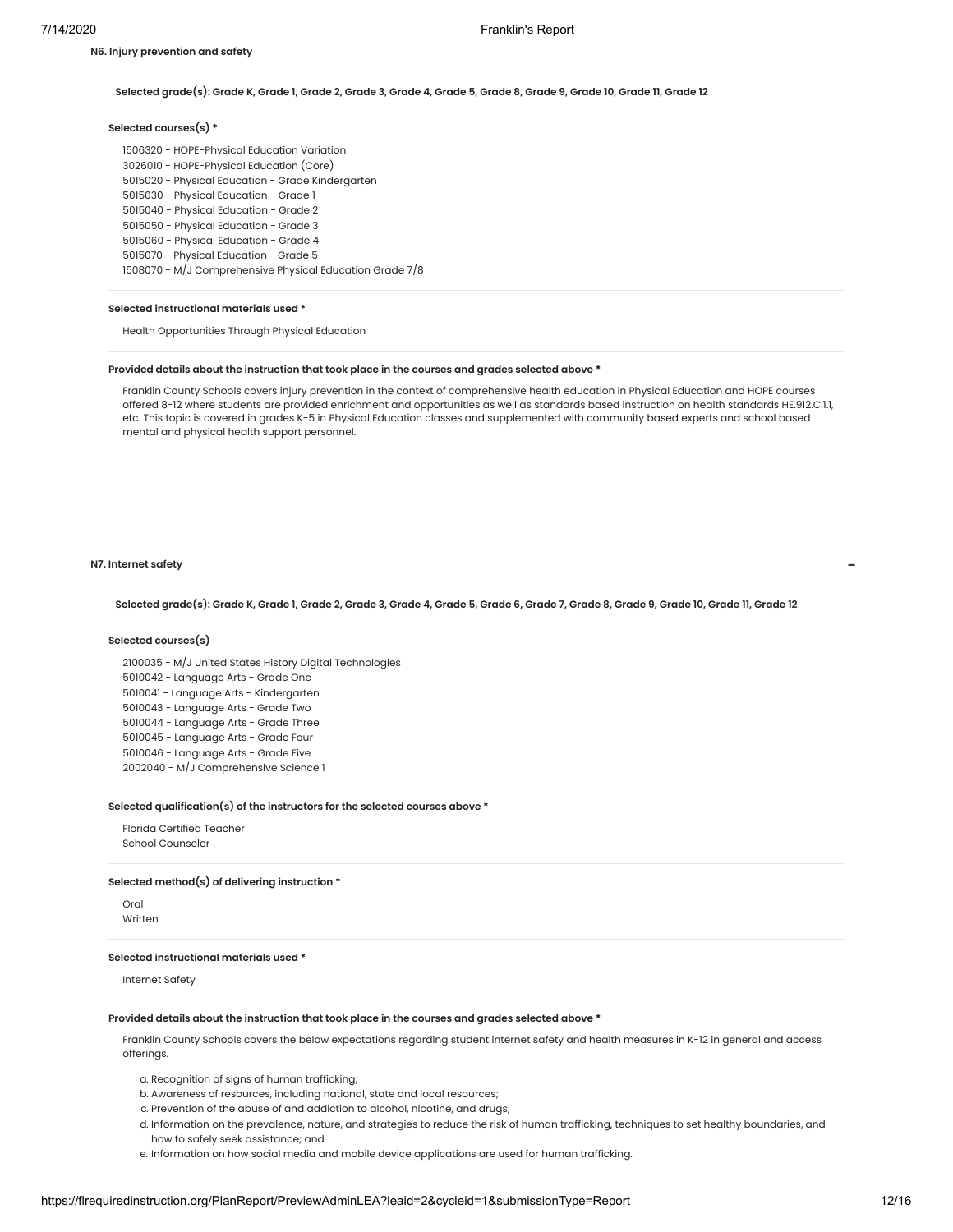Using standards based instruction HE.912.C.2.5, etc. in health based courses and through the use of community based experts and curriculum across grade levels. In addition, instructional personnel have been trained in youth mental health first aid and provide guidance and instruction on responsible use of social media and child and teen safety and coping skills instruction at each school site. Franklin County Schools uses the Monique Burr Foundation curriculum to teach safety and internet awareness. We also offer CAPE digital tool certificates in CyberSecurity for students in grades 3-8.

#### **N8. Nutrition**

**Selected grade(s): Grade K, Grade 1, Grade 2, Grade 3, Grade 4, Grade 5, Grade 8, Grade 9, Grade 10, Grade 11, Grade 12**

# **Selected courses(s) \***

 - Physical Education - Grade Kindergarten - Physical Education - Grade 1 - Physical Education - Grade 2 - Physical Education - Grade 3 - Physical Education - Grade 4 - Physical Education - Grade 5 - M/J Fitness - Grade 6 - M/J Comprehensive Physical Education Grade 7/8 - Biology 1 - HOPE-Physical Education (Core) - HOPE-Physical Education Variation

#### **Selected instructional materials used \***

HMH Florida Biology Health Opportunities Through Physical Education

# **Provided details about the instruction that took place in the courses and grades selected above \***

Franklin County Schools covers nutrition as a part of comprehensive health education in Physical Education and HOPE courses offered 8-12 where students are provided enrichment and opportunities as well as standards based instruction on health standards HE.912.P.8.1, etc. This topic is also covered in Grades K-5 course curriculum and is supplemented with community based experts and school based mental and physical health support personnel.

# **N9. Personal health**

**Selected grade(s): Grade K, Grade 1, Grade 2, Grade 3, Grade 4, Grade 5, Grade 8, Grade 9, Grade 10, Grade 11, Grade 12**

# **Selected courses(s) \***

 - Physical Education - Grade Kindergarten - Physical Education - Grade 1 - Physical Education - Grade 2 - Physical Education - Grade 3 - Physical Education - Grade 4 - Physical Education - Grade 5 - M/J Fitness - Grade 6 - M/J Comprehensive Physical Education Grade 7/8 - HOPE-Physical Education Variation - HOPE-Physical Education (Core)

# **Selected instructional materials used \***

Health Opportunities Through Physical Education

#### **Provided details about the instruction that took place in the courses and grades selected above \***

Franklin County Schools covers Personal Health as a part of comprehensive health education in Physical Education and HOPE courses offered in grades 8-12 where students are provided enrichment and opportunities as well as standards based instruction on health standards HE.912.C.1.1, etc. Personal Health is also covered in Physical Education K-5 and is supplemented with community based experts and school based mental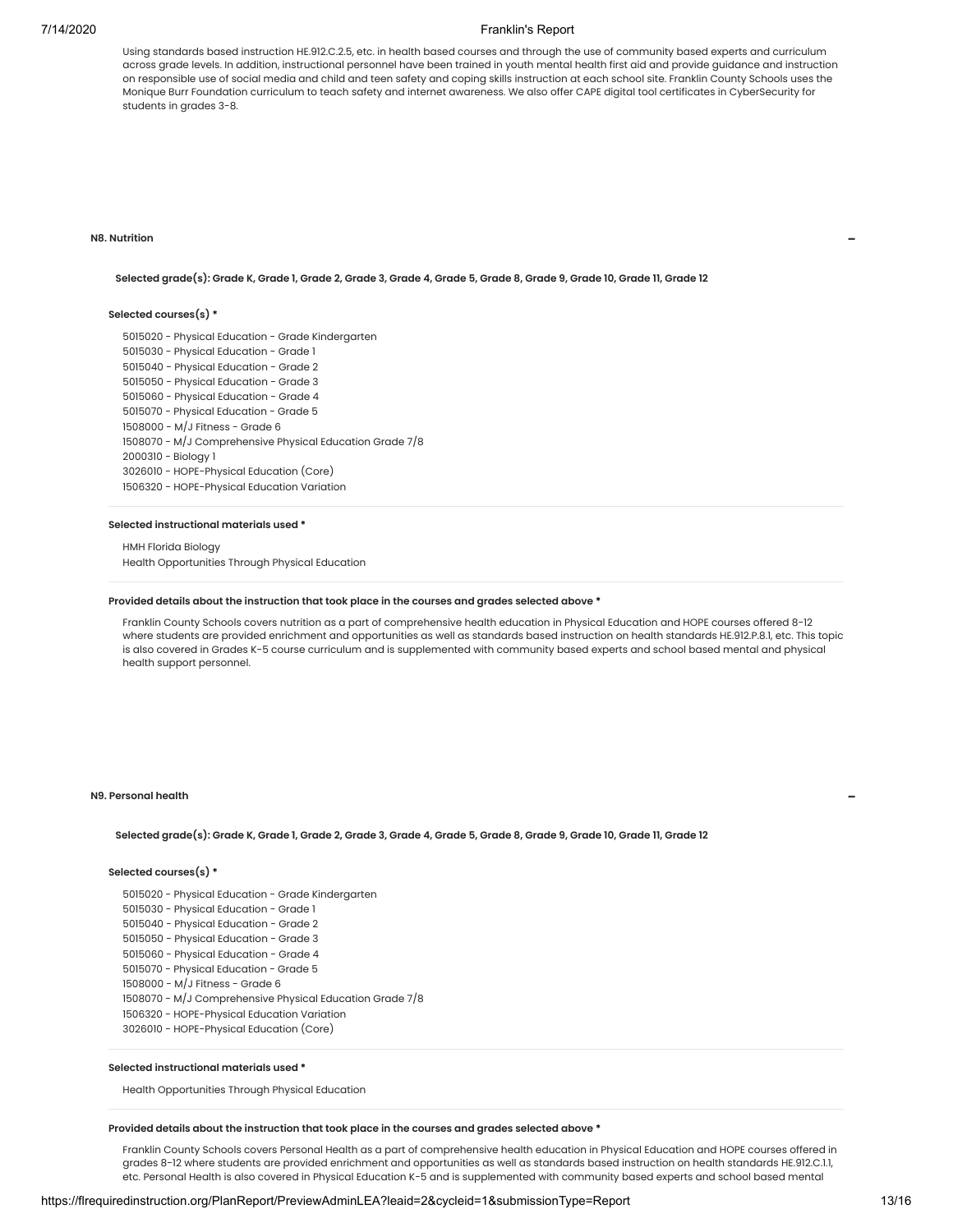# **P. Study of Hispanic contributions**

Selected grade(s): Grade K, Grade 1, Grade 2, Grade 3, Grade 4, Grade 5, Grade 6, Grade 7, Grade 8, Grade 9, Grade 10, Grade 11, Grade 12

# **Selected courses(s) \***

 - M/J United States History - Access M/J United States History - United States History - United States History Honors - Social Studies Grade K - Social Studies Grade 1 - Social Studies Grade 2 - Social Studies Grade 3 - Social Studies Grade 4 - Social Studies Grade 5 - M/J Social Studies

# **Selected instructional materials used \***

Discovery Education Social Studies Techbook - United States History (Prehistory - Reconstruction), Grade 6-8 Pearson Florida United States History, Grade 9-12 Discovery Education Science Techbook (Florida) – Kindergarten – Grade 5

# **Provided details about the instruction that took place in the courses and grades selected above \***

The study of hispanic contributions is embedded in K-12 curriculum in Franklin County Schools. In September, we observe Hispanic Heritage month and cover contributions in various elective courses including social studies classes K-6 and United States History in grades 7-12. Social studies courses K-5 using standards based instruction for lessons on standards SS.K.A.2.2, SS.1.A.2.3, SS.2.C.2.5, SS.8.E.2.3, SS.912.A.7.9, and so on.

#### **Q. Study of women's contributions**

#### Selected grade(s): Grade K, Grade 1, Grade 2, Grade 3, Grade 4, Grade 5, Grade 6, Grade 7, Grade 8, Grade 9, Grade 10, Grade 11, Grade 12

#### **Selected courses(s) \***

 - Social Studies Grade K - Social Studies Grade 1 - Social Studies Grade 2 - Social Studies Grade 3 - Social Studies Grade 4 - Social Studies Grade 5 - United States History - M/J United States History - Access M/J United States History

#### **Selected instructional materials used \***

Networks Social Studies Florida, Grade K, Grade K-5 Discovery Education Social Studies Techbook - Civil war - Presentresent

#### **Provided details about the instruction that took place in the courses and grades selected above \***

The study of women's contributions is embedded in K-12 curriculum in Franklin County Schools. In March, we observe women's history month and cover contributions in various elective courses including the arts and languages K-12, also in United States History 8-12 and Social Studies courses K-6 using standards based instruction for lesson on standards SS.2.C.2.5, SS.5.A.5.4, SS.8.A.2.7, SS.912.A.3.12, SS.912.A.3.5, SS.912.A.5.7, and so on.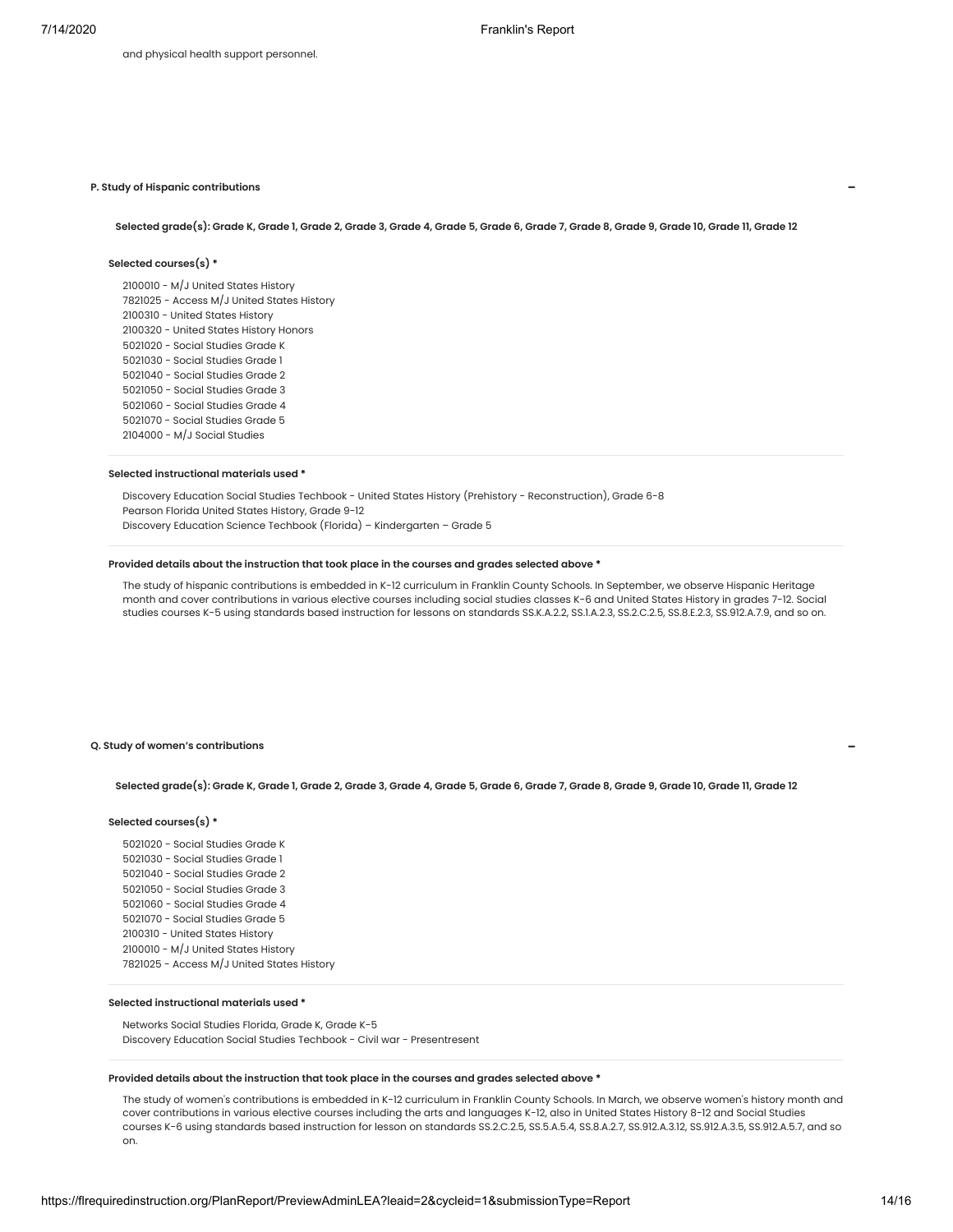# **R. Nature and importance of free enterprise**

Selected grade(s): Grade K, Grade 1, Grade 2, Grade 3, Grade 4, Grade 5, Grade 6, Grade 7, Grade 8, Grade 9, Grade 10, Grade 11, Grade 12

# **Selected courses(s) \***

 - Social Studies Grade K - Social Studies Grade 1 - Social Studies Grade 2 - Social Studies Grade 3 - Social Studies Grade 4 - Social Studies Grade 5 - M/J World History - M/J Civics - M/J United States History & Career Planning - United States History - United States Government - Economics with Financial Literacy - M/J United States History - Access M/J United States History

#### **Selected instructional materials used \***

Discovery Education Social Studies Techbook - Civil war - Presentresent Discovery Education Social Studies Techbook - United States History (Prehistory - Reconstruction), Grade 6-8 Pearson Florida United States History, Grade 9-12

# **Provided details about the instruction that took place in the courses and grades selected above \***

In Franklin County Schools the nature and importance of free enterprise to the United States economy is embedded in all social studies courses K-12 and is explicitly taught in Economics in grade 12. Teachers use standards based instruction to cover standards SS.912.E.1.1, SS.912.E.2.1, SS.912.FL.1.1, etc.

# **S. Character development program**

Selected grade(s): Grade K, Grade 1, Grade 2, Grade 3, Grade 4, Grade 5, Grade 6, Grade 7, Grade 8, Grade 9, Grade 10, Grade 11, Grade 12

#### **Selected courses(s) \***

1400000 - M/J Peer Counseling 1 1400010 - M/J Peer Counseling 2 1700060 - M/J Career Research and Decision Making

# **Selected instructional materials used \***

MBF Child Safety Matters MBF Teen Safety Matters, Grades 6-8 MBF Teen Safety Matters, Grades 9-12 www.mbfpreventioneducation.org

### **Provided details about the instruction that took place in the courses and grades selected above \***

Franklin County Schools maintains a secular in nature character development program in all the district's elementary schools during school guidance rotation period. School counselors and guidance instructors teach character development in line with the school board adopted character development program. The character development curriculum stresses the qualities of patriotism: responsibility; citizenship; kindness; respect for authority, life, liberty, and personal property; honesty; charity; self-control; racial, ethnic, and religious tolerance; and cooperation. this is facilitated and supplement through the use of MBF curriculum, drug and alcohol prevention programs and social emotional learning platforms.